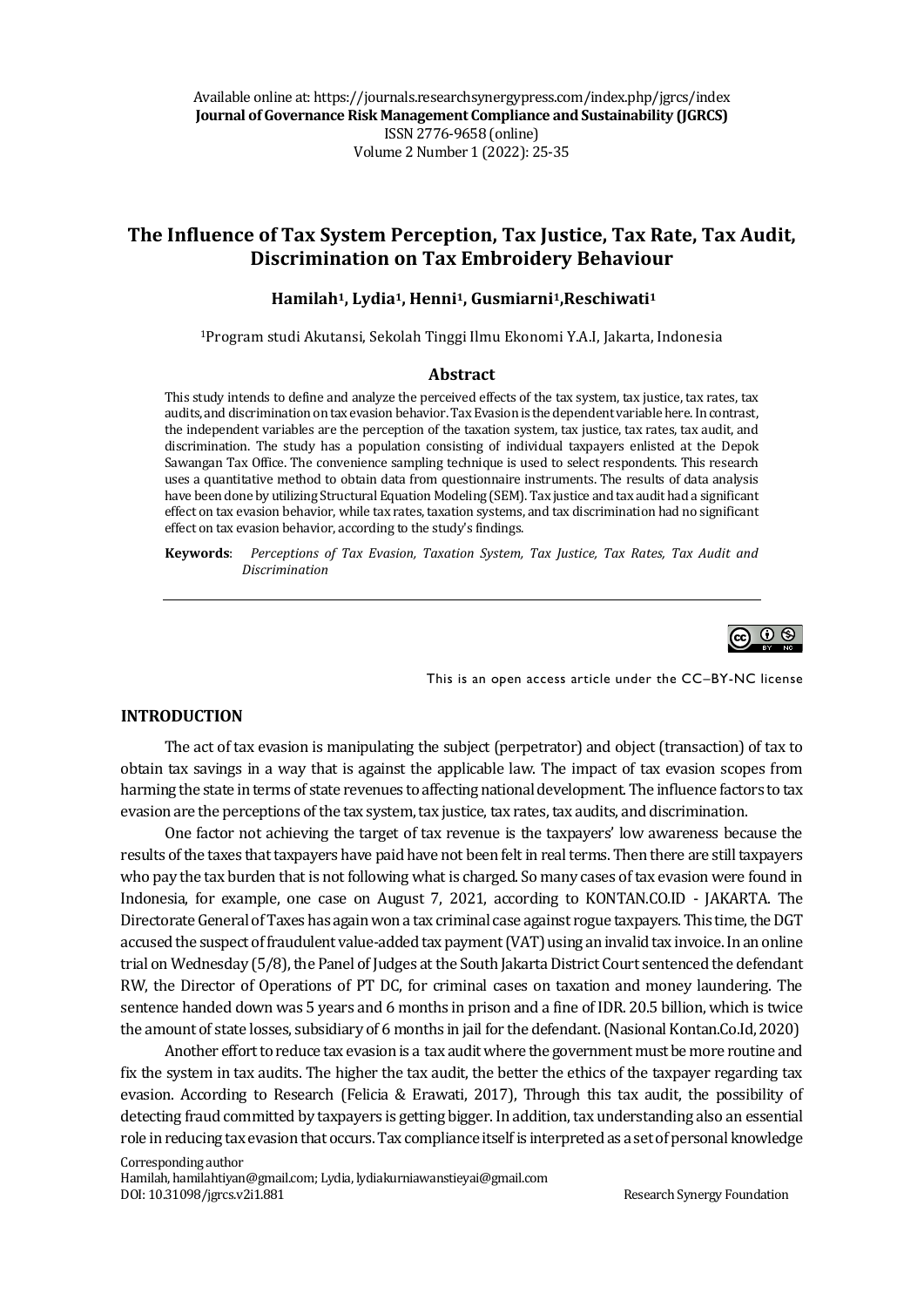about taxation that allows individuals to act properly and correctly (Ardi & Suhendro, 2016). Research (Rachmadi, 2016) revealed that understanding taxation significantly affects taxpayers' perception of tax evasion behavior. At the same time, Research (Marlina, 2018) stated that tax understanding positively affects tax evasion.

As explained above, other factors that affect the act of tax evasion, justice in taxation also affects a person to commit tax evasion. The judge in question is that taxpayers require fair treatment in imposing and collecting taxes. If the lower level of justice is implemented pursuant to a taxpayer perception, then the compliance level decreases. This means a higher tendency to commit tax evasion (Sariani, Wahyuni, & Sulindawati, 2016). One of the essential principles of taxation is fairness. Fair is that every taxpayer who donates money to government spending is proportionate to his interest and the benefits demanded. Income in taxation also affects someone to commit tax evasion (tax evasion). (Waluyo, 2018).

The next factor is the Tax Rate. Determining the tax rate itself must be based on justice because tax collections carried out in Indonesia use tax rates. High tax rates will affect the ethics of taxpayers regarding tax evasion. A study (Tobing, 2019) shows that tax rates do not affect tax evasion. While research conducted by Utami and Helmy (2016) found tax rates significantly and positively affect tax evasion practices. In taxation, the discrimination term can be a cause that affects taxpayers regarding the tax evasion ethics. This happens due to the different treatment of a specific person or group. Discrimination in taxation occurs because of differences in taxpayers' treatment and the existence of unfair rules. The presence of discrimination can create judgments that support tax evasion itself. Research by Rahman (2019) and Fitriani, Fauzi, and Armeliza (2017) stated that discrimination positively and significantly affects tax evasion. Meanwhile, research by Suminarsasi and Supriyadi (2017) states that discrimination negatively and significantly affects tax evasion.

From the various descriptions above, researchers are motivated to conduct this research because of the rampant acts of tax evasion that have been revealed recently, which are mostly carried out by taxpayers. In addition, this research is expected to measure the success of a country in optimizing the distribution of tax funds fairly and equitably and to find out how much influence the related variables have on the perception of taxpayers on tax evasion.

#### **LITERATURE REVIEW**

#### **Theory of Planned Behaviour**

Theory of Planned Behaviour (TPB), or planned behaviour, means an attitude that affects behaviour where the decision-making process is careful and has reasons as an intermediary and can impact certain things. (Ajzen, 2016)This theory also argues that individuals will do anything that can benefit themselves, or in other words, this theory explains a person's behaviour based on intentions or plans.

The theory of Planned Behaviour (TPB) explains that the intention to behave can lead to the behaviour displayed by individuals. Individuals are also based on past experiences with behaviour and factors or things that support or hinder their perception of behaviour. So, the existence of someone's intention to behave in tax evasion can lead to behaviour regarding tax evasion by someone. It is also based on the experience of a person's behaviour and factors or things that support or hinder a person's perception of tax evasion behaviour.

#### **Perception Theory**

According to Hanurawan (2019: 22), "Perception is a kind of information management activity that connects a person with his environment" (Fattah, 2019)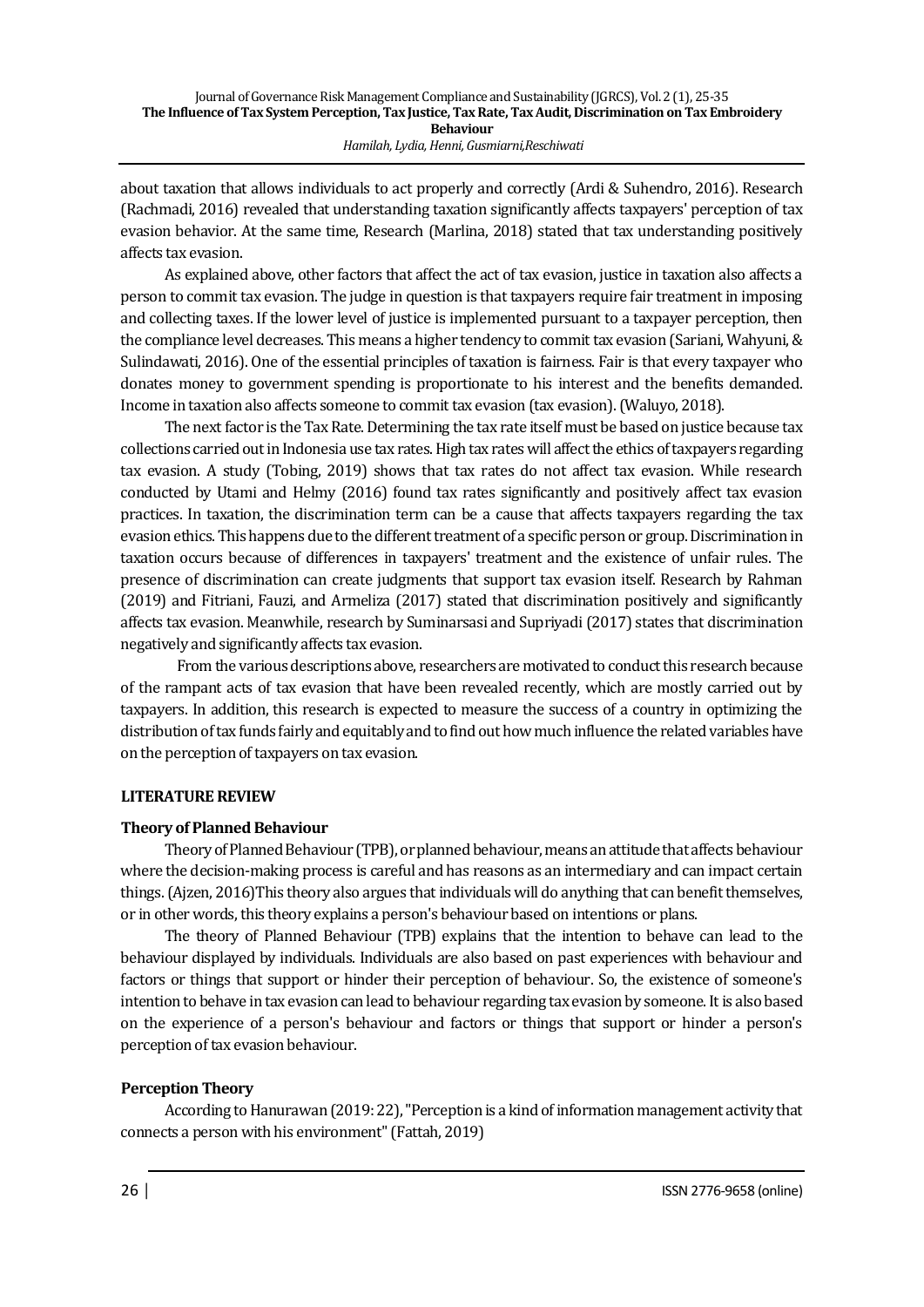- 1. According to Walgito (2017), perception is a process of sense, which is to receive a stimulus by the individual or acknowledged as the sensory process. Perception is also an integrated activity within the individual (Bimo, 2017).
- 2. According to Krech (in Thoha, 2017: 142), perception means "a complex cognitive process and to generate a unique reality picture that may be very different from the actual reality." (Thoha, Perilaku Organisasi Konsep Dasar dan Aplikasinya, 2017)

In addition, that perception generally occurs because there are two internal and external (Thoha, Perilaku Organisasi Konsep Dasar dan Aplikasinya, 2017). Internal factors come from within the individual, such as attitudes, habits, and will. At the same time, external factors come from outside the individual, including the stimulus itself, both social and physical. It can be concluded from the description above that perception is an assumption or information from a person obtained from attention, mental readiness, needs, assessment system, personality type, someone's desire in making decisions, and information provided by others. In this case, it is usually said that the perception of tax evasion arises from the Taxpayer's experience himself, from the desire of the Taxpayer to commit tax evasion on Indonesian taxation, which makes the perception of tax evasion considered a natural thing.

## **Tax Theory**

Taxes are required contributions gathered by the public authority from the general society (citizens) to cover routine state spending and advancement costs without compensation that can be shown straightforwardly. According to Law No. 16 of 2009, Tax is an obligatory tax contribution to the State-owned by an individual or entity that is coercive based on the Law without receiving direct compensation and is used by the State for the greatest prosperity of the people. According to Prof. Dr. Rochmat Soemitro, SH, Taxes are people's contributions to the state treasury (cash transfer to the government sector based on the law) that can be enforced without receiving a lead service (achievement transfer) that takes place and can be shown and used to finance public expenditures. (Soemitro, 2016)

# **Tax evasion theory**

To carry out tax activities, taxpayers can do tax planning. The government legalized this tax planning as long as it is still in the tax regulations. The benefits of tax planning are: (Mangoting, 2019)

- a. Savings in cash out because taxes are an element of cost that can be reduced.
- b. Manage cash flow because, with careful tax planning, it can estimate cash needs for taxes and determine the time of payment so that the company can prepare a more accurate cash budget.

Tax evasion is an effort made by taxpayers to ease the tax burden by violating the law. (Mardiasmo, Perpajakan Edisi Revisi 2018, 2018). Due to violating the law, this tax evasion is carried out using illegal methods. Taxpayers completely ignore the formal provisions of taxation that are their obligations, falsify documents, or fill in incomplete and incorrect data.

Psychologically and legally aware, taxpayers who commit tax evasion generally aim to avoid the amount owed tax that must be deposited into the state treasury. Socialization of the Taxation Law and the sanctions imposed for violating tax provisions are expected to be a solution to tax evasion (Resmi, 2017). Coupled with a simple and easy-to-understand tax system, it will make it easier for taxpayers to calculate the tax burden that must be financed. It will positively impact taxpayers to increase their understanding of taxation and awareness of paying taxes. Conversely, if the tax collection system is complicated, people will be increasingly reluctant to pay taxes.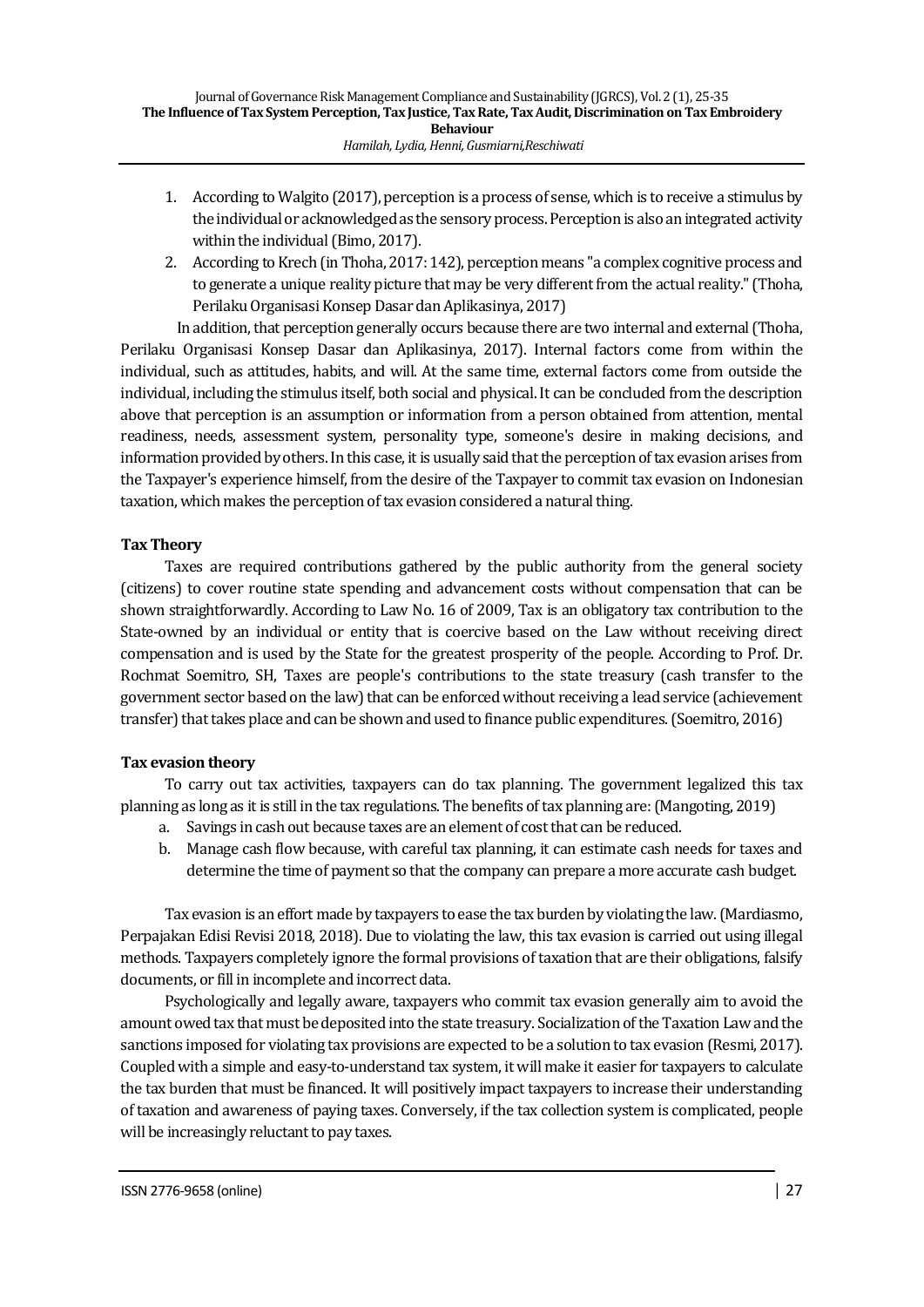## **Tax System Perception**

The tax collection system is divided into 3 (three) namely Official Assessment System, Self Assessment System, With Holding System (Mardiasmo, Perpajakan Edisi Revisi 2018, 2018). The system used by Indonesia in its taxation system uses a self-assessment system, where taxpayers play an active role in calculating, reporting, and paying their taxes. In reporting and paying taxes, the government, in this case, is only a supervisor of the course of taxation activities. This is reinforced that tax planning is also inseparable from the levy system adopted in Indonesia after tax reform, namely the self-assessment system. (Zain, Manajemen Perpajakan, 2016)

## **Tax Justice**

According to Adam Smith, the most important principle in the context of tax collection is fairness in taxation, which is stated by a statement that every citizen should participate in government financing, as far as possible proportionally according to their respective abilities, namely by comparing the income they get with the protection it enjoys from the state (Zain, Manajemen Perpajakan, 2016).

## **Tax Rate**

The tax rate is the amount of calculation that taxpayers must pay. Tax rates are classified as material provisions subject to tax to taxpayers and tax objects. Tax rates must be based on the understanding that everyone has the same rights so that proportional or comparable tax rates are achieved (Rahayu, 2017:86). According to Mardiasmo (2018:9), taxes are collected based on tariffs. There are four kinds of tax rates: proportional, fixed, progressive, and degressive rates. The proportional rate is a fixed percentage rate for whatever amount is taxed. So that the amount of tax payable is proportional to the amount that is taxed. The fixed-rate is a fixed amount (the same) regardless of the taxed amount, so the amount of tax payable remains the same. In the form of a percentage of the rate used, Progressive rates are greater when the amount subject to tax is greater. The degressive rate in the form of a percentage of the rate used is smaller as the tax increases.

## **Tax audits**

The definition of tax audit according to Law Number 28 of 2007 concerning General Provisions and Tax Procedures is a series of activities that collect and manage data, information, and audit evidence carried out objectively and professionally based on an audit standard to test compliance with tax obligations and for others in the context of implementing the provisions of laws and regulations. One of the government's efforts in dealing with fraud in taxation is to carry out tax audits. Nowadays, many frauds are committed by taxpayers, including manipulating income or misappropriation of tax funds. (Widjaja P.N.K. Lambey L & Walandouw, 2017)

## **Tax discrimination**

Based on Law no. 39 of 1999 concerning Human Rights Article 1 paragraph (3), the Law states that discrimination is any restriction, harassment, or exclusion directly or indirectly based on human differences based on religion, ethnicity, race, ethnicity, group, class. , social status, economic status, gender, language, and political beliefs, which result in unemployment, deviation or elimination of recognition, implementation or use of human rights and basic freedoms in life, both individually and collectively in the political, economic, legal, social fields, culture, and other aspects of life.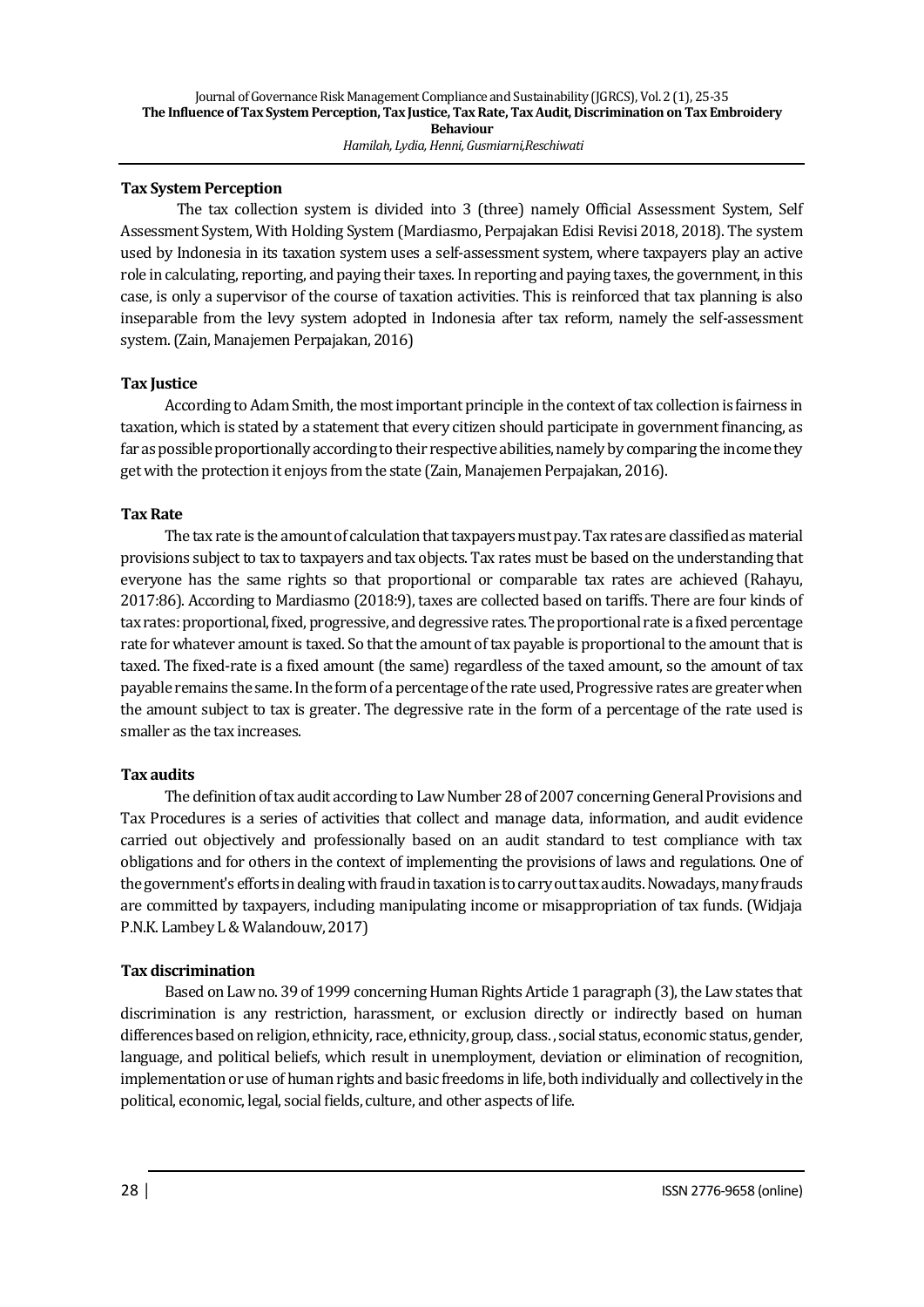### **Framework**

### *The Influence of the Perception of the Taxation System on Tax Evasion Behaviour*

The tax system adopted by Indonesia is a self-assessment system, where taxpayers are expected to carry out their tax obligations consciously. According to Darmayanti (2017) in Mutikasari (2016), the Self Assessment System requires active participation from the community and more supervision from the government so that the tax collection process is carried out properly. This system will be actively implemented in a country if the conditions of voluntary compliance in the community have been formed.

The research of Supriyadi and Suminarsasi (2018) shows that the tax system has a positive effect on taxpayers' perceptions of tax evasion behaviour (the alternative hypothesis is accepted). This means that taxpayers consider that the better the tax system, the more tax evasion behaviour is considered unethical behaviour. However, if the tax system is getting worse, then tax evasion is considered behaviour that tends to be ethical. This study supports the research conducted by Nickerson et al. (2019), which found dimensions of the ethical scale in tax evasion, one of which is the dimension of the tax system. Researchers argue that the management of tax money that can be accounted for, competent and not corrupt tax officials and uncomplicated tax procedures will make taxpayers reluctant to evade taxes. However, if the management of tax money is not clear, plus the tax officer corrupts the tax money, then taxpayers are reluctant to report their obligations honestly, they will tend to evade taxes.

## *The Influence of Tax Justice on Tax Evasion Behaviour*

According to Mardiasmo (2019) in Suminarsasi and Supriyadi (2018:6), by the purpose of the law, namely achieving justice, the law and the implementation of the collection must be fair. Fair in the law, among others, impose taxes in general and evenly, and adjusted to the ability. While fair in its implementation, namely by giving the right to the Taxpayer to file an objection, delay in payment, and submit an appeal to the Tax Advisory Council. Suminarsasi and Supriyadi (2018) research show a positive influence of justice on tax evasion behaviour. From the description above, it can be concluded that there is an effect of tax justice in making tax payments.

## *The Effect of Tax Rates on Tax Evasion Behaviour*

(Ayu and Hastuti, 2016) the tax rate is the percentage calculation that has to be paid by the taxpayer. If it is associated with motivation theory, taxpayers will make their motivational assessment of the applicable tax rates. If they feel that the applicable tax rate is too high, it will be directly proportional to the level of tax evasion. Research conducted (Utami and Helmy, 2016) shows that tax rates affect the practice of tax evasion. At the same time, research (Sasmito, 2017) shows that tax rates do not affect tax evasion.

#### *The Influence of Tax Audits on Tax Evasion Behaviour*

An audit is a series of activities to seek, collect, process data and other information to test compliance with the fulfillment of tax obligations and other purposes in implementing the provisions of tax laws and regulations. The existence of a tax audit can improve the ethics of taxpayers regarding tax evasion. There is a correlation between the intensity of tax audits and tax evasion. When tax audits are carried out intensively or regularly, the tax evasion will be smaller. Research (Dharmayanti, 2017) shows that tax audits do not affect tax evasion, but previous research conducted by Lambey and Walandow,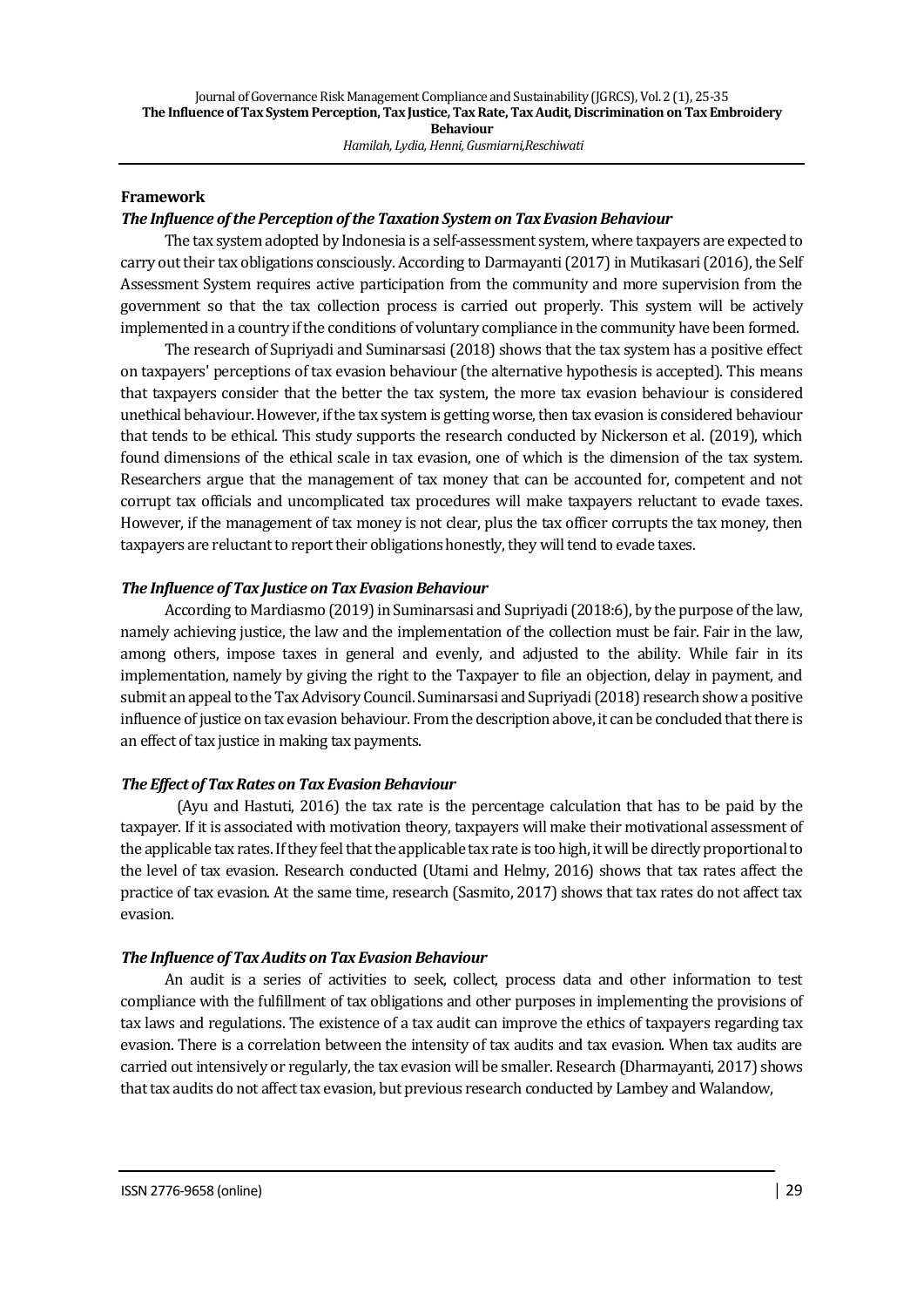## *The Effect of Discrimination on Tax Evasion Behaviour*

When tax officials carry out discrimination, a bad mindset will appear so that taxpayers are moved to carry out tax evasion activities and consider it ethical to do so. In a study conducted by Suminarsasi (2017), it is proven that discrimination has a positive effect on perceptions of tax evasion behaviour. Where the discrimination variable shows the regression coefficient value of 0.966, t count = 8.222 with pvalue = 0.000; while the t table at the 5% significance level is = 1.6517. According to t count > t table (8.222 > 1.6517), with p < 0.05; discrimination variable has an effect on tax evasion behaviour. In addition, the value of the regression coefficient is positive by the expected sign for the third hypothesis, which is positive. The null hypothesis is successfully rejected, the third hypothesis is supported.

This study is also in line with that conducted by Nickerson, et al., (2019), which indicates that discrimination has a positive effect on tax evasion behaviour. Research conducted by McGee, et al., (2018) also results that discrimination affects tax evasion behaviour. So, if the higher the level of discrimination in taxation, tax evasion tends to be considered ethical. Research conducted by McGee, et al., (2016) also results that discrimination affects tax evasion behaviour. So, if the higher the level of discrimination in taxation, tax evasion tends to be considered an ethical behaviour to do. Research conducted by McGee, et al., (2018) also results that discrimination affects tax evasion behaviour. So, if the higher the level of discrimination in taxation, tax evasion tends to be considered an ethical behaviour to do.

The model framework in question is as shown in Figure 1 below:



Figure 1. Thinking Framework

Source: Processed by Researchers (2021)

## **Hypothesis**

Based on the theoretical basis and framework above, the research hypotheses are:

H1: There is an influence and significant effect between the perception of the tax system on tax evasion behaviour at KPP Depok Sawangan.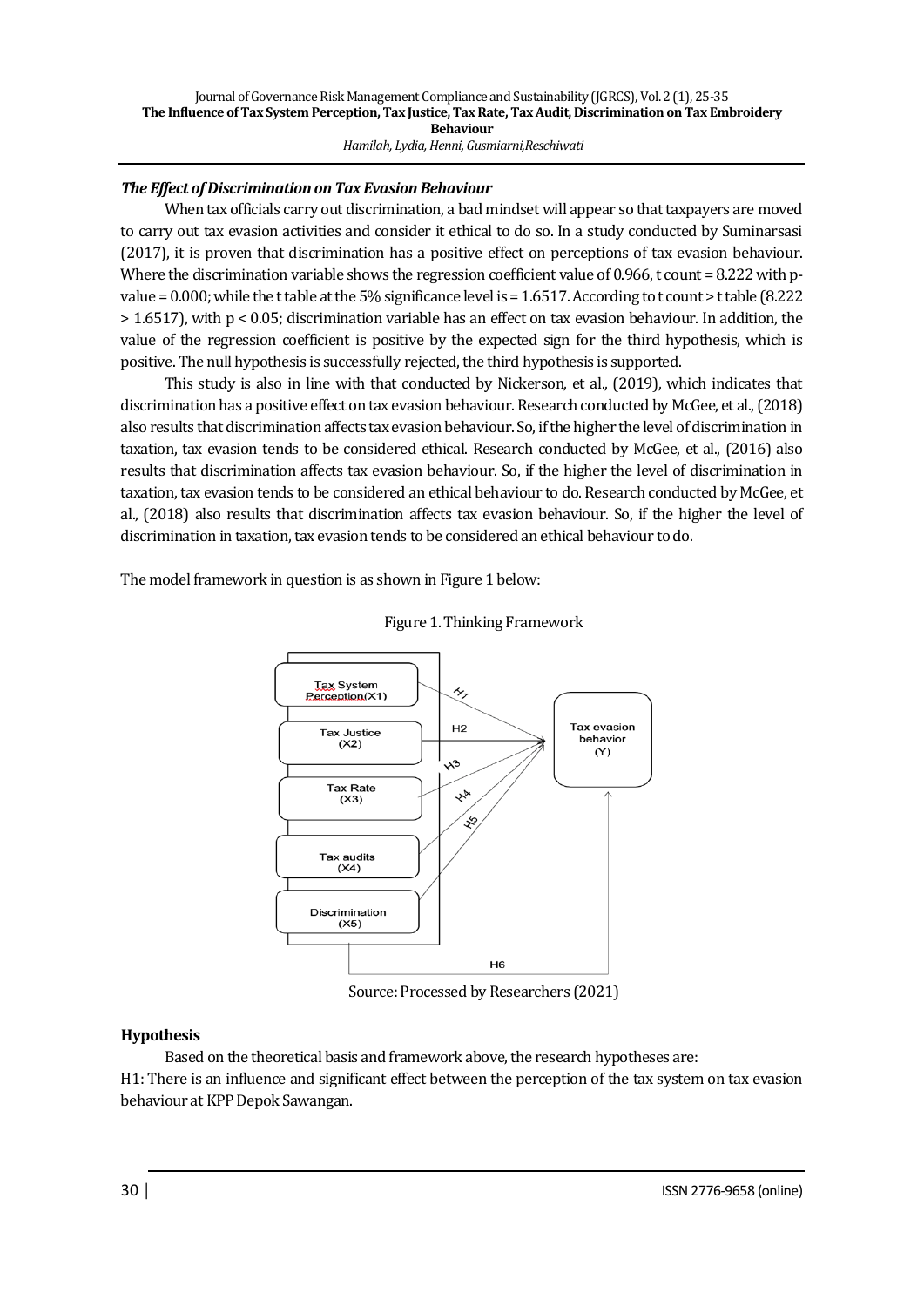H2:There is an influence and significant effect between tax justice on tax evasion behaviour at KPP Depok Sawangan.

H3: There is an influence and significant effect between tax rates on tax evasion behaviour at KPP Depok Sawangan.

H4: There is an influence and significant effect between tax audits on tax evasion behaviour at KPP Depok Sawangan.

H5: There is an influence and significant effect between tax discrimination and tax evasion behaviour at KPP Depok Sawangan.

H6: There is an influence and significant effect between the perception of the tax system, tax justice, tax audit, and discrimination against tax evasion behaviour at KPP Depok Sawangan.

#### **RESEARCH METHOD**

This type of research is causality research. In this study, four variables consist of one dependent variable and four independent variables. The dependent variable in this study is tax evasion behaviour (Y), while the perception of the taxation system (X1), tax justice (X2), tax rates (X3), Tax audit (X4), and discrimination (X5). The population in this study is individual taxpayers in the Pratama Depok Sawangan Tax Service Area. The population of Individual Taxpayers of the Jatinegara Pratama Tax Service Office in 2021 around Taxes.

Sampling was done by convenience sampling method. This sample selection technique was chosen because the location is easy to reach so it can facilitate researchers in collecting samples that will be used in this study. The data used in this study is primary data obtained directly through the questionnaire method. For this research to obtain valid and reliable data, the data collection technique used in this study is a questionnaire technique (Questionaire). In analyzing the data, the authors used the Structural Equation Modeling (SEM) method using the SmartPLS application.

#### **FINDINGS AND DISCUSSION**

#### **Data Validity Test Results**

#### *Convergence Data Validity Test Results*

The results of the validity testing and measurement model are presented below:

|                | <b>Discrimination</b><br>(X3) | Tax<br><b>Justice</b><br>(X1) | <b>Tax Audit</b><br>(X4) | Tax<br>Evasion (Y) | Tax<br>System<br>(X2) | Tax<br>Rate<br>(X5) |
|----------------|-------------------------------|-------------------------------|--------------------------|--------------------|-----------------------|---------------------|
| X1.1           |                               | 0.973                         |                          |                    |                       |                     |
| X1.2           |                               | 0.938                         |                          |                    |                       |                     |
| X1.3           |                               | 0.961                         |                          |                    |                       |                     |
| X1.5           |                               | 0.963                         |                          |                    |                       |                     |
| X2.1           |                               |                               |                          |                    | 0.925                 |                     |
| X2.4           |                               |                               |                          |                    | 0.940                 |                     |
| X3.2           | 0.968                         |                               |                          |                    |                       |                     |
| X3.4           | 0.839                         |                               |                          |                    |                       |                     |
| X4.1           |                               |                               | 0.744                    |                    |                       |                     |
| X4.2           |                               |                               | 0.872                    |                    |                       |                     |
| X5.1           |                               |                               |                          |                    |                       | 0.924               |
| X5.2           |                               |                               |                          |                    |                       | 0.907               |
| X5.3           |                               |                               |                          |                    |                       | 0.936               |
| X5.4           |                               |                               |                          |                    |                       | 0.965               |
| Yl             |                               |                               |                          | 0.955              |                       |                     |
| Y2             |                               |                               |                          | 0.963              |                       |                     |
| $\mathbf{Y}3$  |                               |                               |                          | 0.972              |                       |                     |
| Y <sub>4</sub> |                               |                               |                          | 0.949              |                       |                     |

Table 1. Validity test results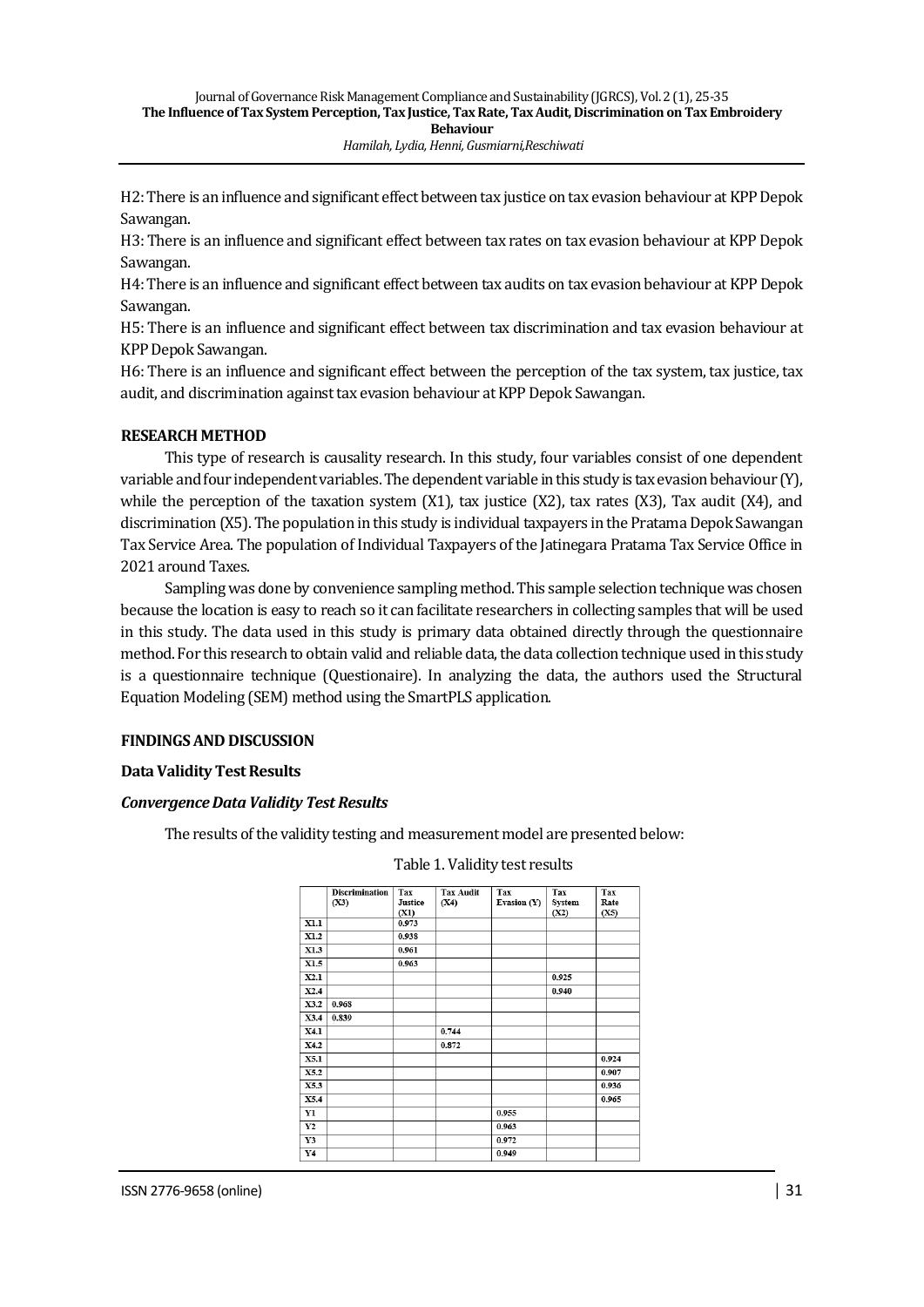Based on the Loading Factor above, the results have met the convergent validity because the loading factor is above 0.50 or shows that the indicator is valid. The loading factor shows the correlation built between these indicators and their constructs. The better the validity level is represented the higher correlation between them. (Ghozali and Latan (2018 ;38)).

## **Discriminant Data Validity Test Results**

Discriminant Validity is presented in cross-loading value between the indicators and their constructs. When the correlation value of a construct and the measurement item is larger than other construct values, it indicates the latent construct predicts the constructed value better than other constructs (Ghozali and Latan (2017; 38-39))

| Cross Loading |                                  |                     |                      |                           |                    |                     |
|---------------|----------------------------------|---------------------|----------------------|---------------------------|--------------------|---------------------|
|               | <b>Discrimina</b><br>tion $(X3)$ | Tax Justice<br>(X1) | Audit<br>Tax<br>(X4) | <b>Tax Evasion</b><br>(Y) | Tax System<br>(X2) | Tax<br>Rate<br>(X5) |
| X1.1          | 0.395                            | 0.973               | 0.231                | 0.345                     | 0.096              | 0.020               |
| X1.2          | 0.416                            | 0.938               | 0.192                | 0.313                     | 0.073              | $-0.028$            |
| X1.3          | 0.376                            | 0.961               | 0.198                | 0.359                     | 0.066              | 0.033               |
| X1.5          | 0.358                            | 0.963               | 0.190                | 0.329                     | 0.112              | 0.036               |
| X2.1          | 0.138                            | 0.055               | 0.278                | 0.194                     | 0.925              | 0.328               |
| X2.4          | 0.231                            | 0.110               | 0.212                | 0.216                     | 0.940              | 0.436               |
| X3.2          | 0.968                            | 0.366               | 0.197                | 0.133                     | 0.178              | 0.137               |
| X3.4          | 0.839                            | 0.388               | 0.353                | 0.061                     | 0.203              | 0.189               |
| X4.1          | 0.211                            | 0.248               | 0.744                | 0.261                     | 0.301              | 0.355               |
| X4.2          | 0.221                            | 0.119               | 0.872                | 0.356                     | 0.149              | 0.044               |
| X5.1          | 0.236                            | 0.059               | 0.167                | 0.125                     | 0.395              | 0.924               |
| X5.2          | 0.158                            | 0.043               | 0.164                | 0.082                     | 0.406              | 0.907               |
| X5.3          | 0.095                            | $-0.013$            | 0.223                | 0.154                     | 0.348              | 0.936               |
| X5.4          | 0.144                            | $-0.007$            | 0.230                | 0.137                     | 0.409              | 0.965               |
| Y1            | 0.132                            | 0.344               | 0.327                | 0.955                     | 0.213              | 0.169               |
| Y2            | 0.101                            | 0.326               | 0.428                | 0.963                     | 0.251              | 0.150               |
| Y3            | 0.086                            | 0.320               | 0.397                | 0.972                     | 0.215              | 0.117               |
| Y4            | 0.144                            | 0.365               | 0.322                | 0.949                     | 0.160              | 0.096               |

| Table 2. Discriminant Data Validity Test Results |  |  |
|--------------------------------------------------|--|--|
|                                                  |  |  |
|                                                  |  |  |

## **Reliability Test Results**

An indicator can be reliable or reliable in explaining a construct if it Constructs a Reliability value of at least 0.70. Construct Reliability calculation can be seen in the table below.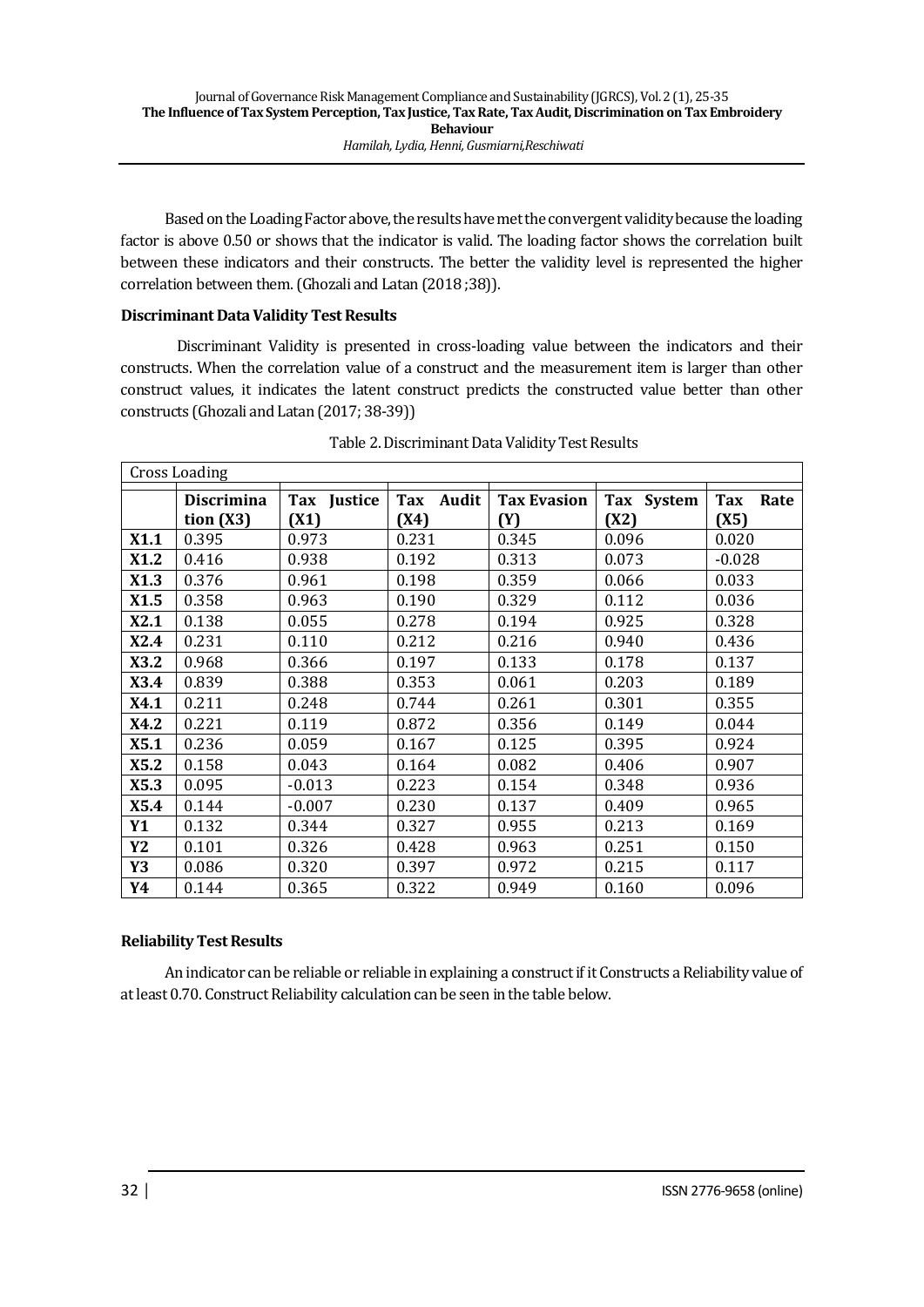|                       | Cronbach's<br>Alpha | rho A | <b>Composite Reliability</b> | Average<br><b>Extracted</b><br>Variance<br>(AVE) |
|-----------------------|---------------------|-------|------------------------------|--------------------------------------------------|
| Discrimination $(X3)$ | 0.807               | 1.180 | 0.901                        | 0.821                                            |
| Tax Justice (X1)      | 0.971               | 0.973 | 0.979                        | 0.919                                            |
| Tax Audit (X4)        | 0.486               | 0.515 | 0.792                        | 0.656                                            |
| Tax Evasion (Y)       | 0.972               | 0.976 | 0.979                        | 0.921                                            |
| Tax System $(X2)$     | 0.851               | 0.858 | 0.931                        | 0.870                                            |
| Tax Rate $(X5)$       | 0.951               | 0.983 | 0.964                        | 0.871                                            |

| Table 3. Reliability Test Results |  |
|-----------------------------------|--|
|-----------------------------------|--|

Testing the reliability of the questionnaire for Discrimination Variables, Tax Justice, Tax Embezzlement, Taxation Systems, and Tax Rates resulted in Cronbach's Alpha numbers that are higher than 0.7. Meanwhile, the Tax Audit Variable cannot be continued because it results in a Cronbach's Alpha number less than 0.7

## **Hypothesis test**

DIn assessing the significance of the effect between variables, it is necessary to carry out a bootstrapping procedure. The bootstrap procedure uses the entire original sample for resampling. According to Noor (2016; 150), the test is carried out by looking at the path coefficient and the test value. If a p-value <0.05 is obtained, it can be said that the construct is strong or has a significant effect.

|                                                                    | Original<br>Sample (O) | Sample<br>Mean (M) | Standard<br>Deviation<br>(STDEV) | т<br><b>Statistics</b><br>( O/STDEV ) | <b>P</b> Values |
|--------------------------------------------------------------------|------------------------|--------------------|----------------------------------|---------------------------------------|-----------------|
| <b>Discrimination</b><br>$(X3) \rightarrow$<br>Tax                 | $-0.124$               | $-0.123$           | 0.145                            | 0.856                                 | 0.393           |
| Evasion (Y)                                                        |                        |                    |                                  |                                       |                 |
| Tax Justice $(X1)$ -<br>$>$ Tax Evasion<br>(Y)                     | 0.324                  | 0.327              | 0.096                            | 3.371                                 | 0.001           |
| Tax Audit $(X4)$ -<br>$>$ Tax Evasion<br>(Y)                       | 0.312                  | 0.320              | 0.099                            | 3,135                                 | 0.002           |
| <b>Taxation System</b><br>$(X2) \rightarrow$<br>Tax<br>Evasion (Y) | 0.119                  | 0.117              | 0.103                            | 1.150                                 | 0.251           |
| Tax Rate $(X5)$ -><br>Tax Evasion (Y)                              | 0.038                  | 0.046              | 0.125                            | 0.303                                 | 0.762           |

Table 4. Hypothesis test

The table presents the results of hypothesis testing:

The Tax System variable has a probability (p) of 0.251 which is greater than the specified significance figure of 0.05. It shows that the Taxation System Variable has not significantly affected tax evasion. It is said to be insignificant because the Tax System applicable in Indonesia will allow taxpayers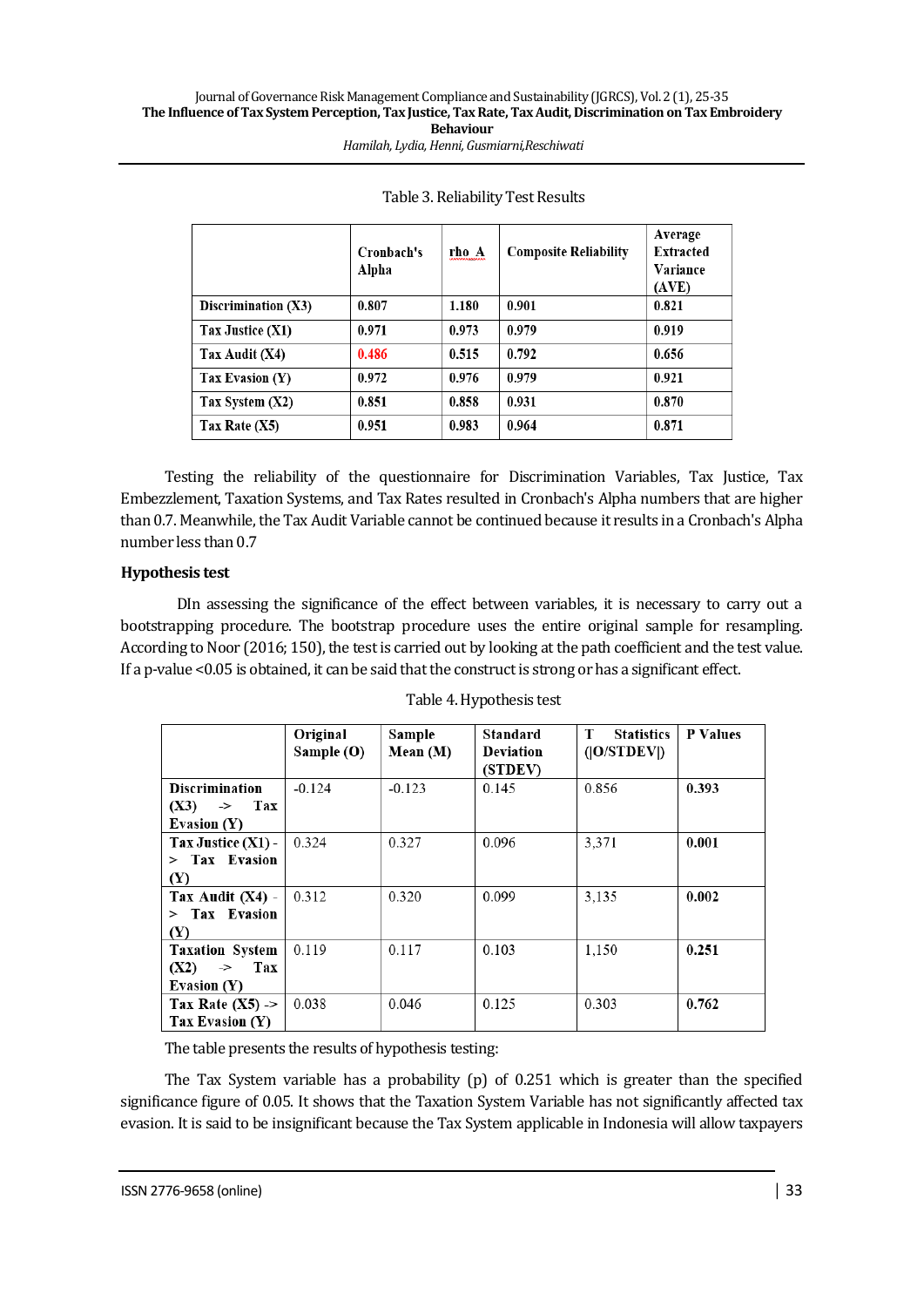to commit tax evasion. Thus hypothesis 1: there is a significant and insignificant effect between the perception of the taxation system and tax evasion behaviour at KPP Depok Sawangan. So it can be concluded that Hypothesis 1, as said "there is a significant influence between the perception of the taxation system and tax evasion behaviour at KPP Depok Sawangan" is rejected.

The variable of taxation justice significantly affects tax evasion. It is seen from the path coefficient, which is positive at 0.096 and has a probability (p) of  $0.001$  ( $0.005$ ). This shows a significant influence between the Tax Justice and Tax evasion variables. We can see this from the Planned Behavior Theory, which explains that the surrounding environment influences behavioral tendencies. If taxpayers receive prejudicial actions, they will obtain social pressure and inspire other individuals to commit tax evasion. Thus hypothesis 2 that said: there is a significant effect between tax justice and tax evasion behaviour at KPP Depok Sawangan. So for Hypothesis 2: "The influence and significant effect between tax justice and tax evasion behaviour is acceptable.

The probability tax rate variable (p) is  $0.762$  (>0.05), which shows that the tax rate has an effect and is not significant with tax evasion. Taxpayers have seen to have their respective assessments regarding the existing tax rates. The higher state revenue is sourced from the increase in tax rates by the government. However, the facts on the ground are the best. Because a high tax rate can provide opportunities for taxpayers to commit tax evasion. Thus hypothesis 3 presented: there is an influence and significant effect between tax rates and tax evasion behaviour at KPP Depok Sawangan. So for Hypothesis 3: "There is an influence and significant effect between tax rates and tax evasion behaviour can be rejected."

The Tax Audit Variable significantly affects tax evasion with the probability  $(p)$  of 0.002 (<0.05). This shows that tax audit has a significant effect on tax evasion. This tax audit is carried out to be able to see the detection of possible fraudulent actions by taxpayers, thus affecting tax evasion. Thus hypothesis 4 as said: there is a significant effect between tax audits and tax evasion behaviour at KPP Depok Sawangan. So Hypothesis 3: "There is an influence and significant effect between tax audits on tax evasion behaviour is acceptable.

The Tax Discrimination Variable affects tax evasion, with a probability (p) of 0.393, (> 0.05). This shows that the tax discrimination variable does not significantly affect tax evasion. Usually not significant because the taxpayer can accept the difference in treatment. The taxpayer does not feel the need to perform his tax obligations due to his discriminated feeling. Thus, hypothesis 5: there is a significant effect of tax discrimination on tax evasion behaviour at KPP Depok Sawangan. So for Hypothesis 3 as cited: "There is significant influence and effect between tax discrimination and tax evasion behaviour can be rejected."

There is an influence and significant effect between justice and tax audit on tax evasion behaviour. In contrast, the variables of discrimination, tax understanding, and tax rates do not positively and significantly affect tax evasion. Thus, hypothesis 6: there is an influence and significant effect on the perception of the tax system, tax justice, tax audit, and discrimination on tax evasion behaviour at KPP Depok Sawangan, is rejected.

## **CONCLUSION & FURTHER RESEARCH**

Tax justice and tax audit had a significant effect on tax evasion behavior, while tax rates, taxation systems, and tax discrimination had no significant effect on tax evasion behavior, according to the study's findings.